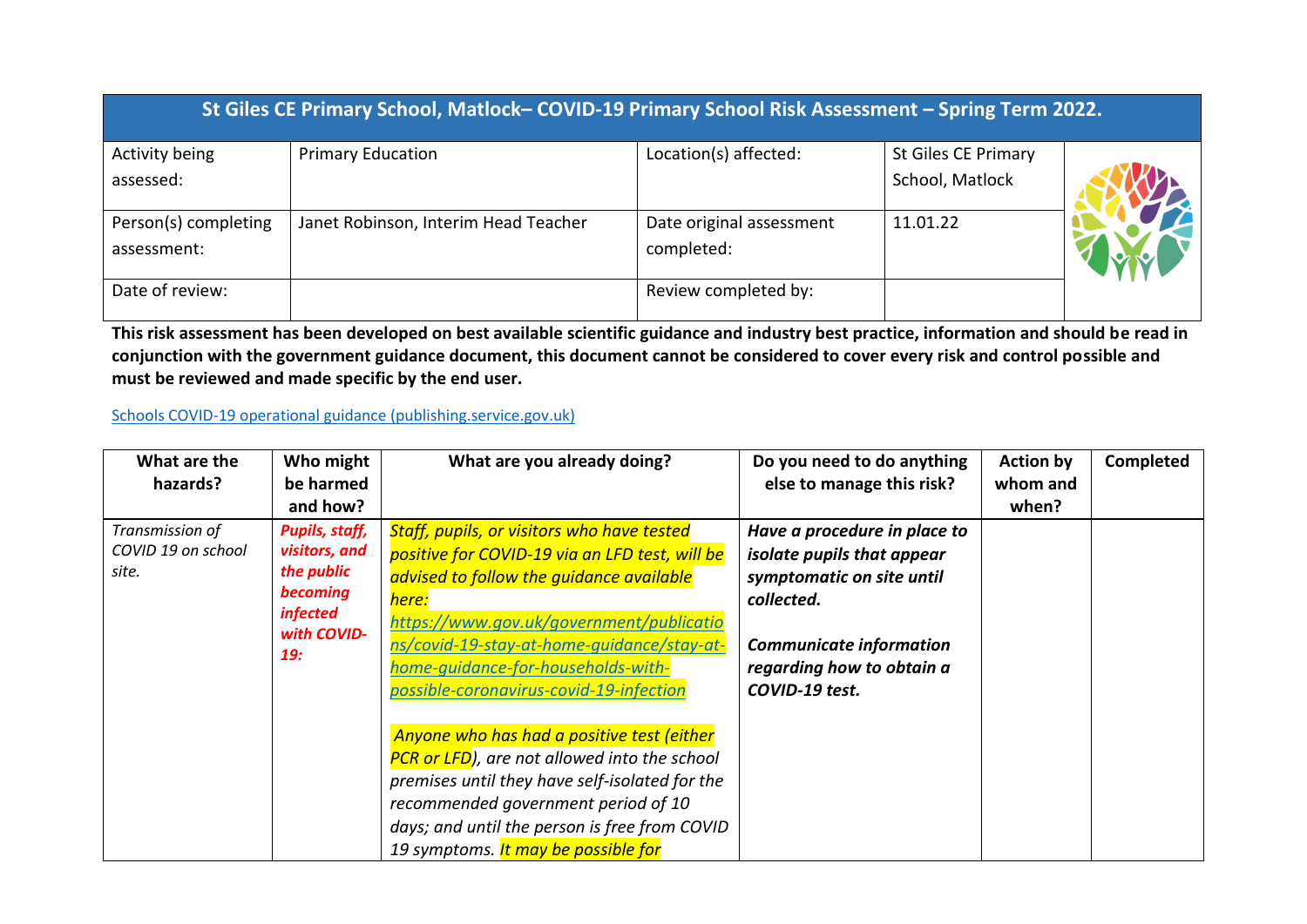| What are the        | Who might    | What are you already doing?                   | Do you need to do anything        | <b>Action by</b> | <b>Completed</b> |
|---------------------|--------------|-----------------------------------------------|-----------------------------------|------------------|------------------|
| hazards?            | be harmed    |                                               | else to manage this risk?         | whom and         |                  |
|                     | and how?     |                                               |                                   | when?            |                  |
|                     |              | individuals to end their isolation period on  |                                   |                  |                  |
|                     |              | day 7 if 2 consecutive LFD tests taken on day |                                   |                  |                  |
|                     |              | 6 and 7 of isolation both return negative     |                                   |                  |                  |
|                     |              | results. The school will signpost individuals |                                   |                  |                  |
|                     |              | to quidance here:                             |                                   |                  |                  |
|                     |              | https://www.gov.uk/government/publicatio      |                                   |                  |                  |
|                     |              | ns/covid-19-stay-at-home-quidance/stay-at-    |                                   |                  |                  |
|                     |              | home-quidance-for-households-with-            |                                   |                  |                  |
|                     |              | possible-coronavirus-covid-19-infection       |                                   |                  |                  |
|                     |              |                                               |                                   |                  |                  |
|                     |              | If a staff member or pupil has a positive     |                                   |                  |                  |
|                     |              | COVID-19 test, NHS test and trace will work   |                                   |                  |                  |
|                     |              | with the positive case to identify close      |                                   |                  |                  |
|                     |              | contacts.                                     |                                   |                  |                  |
|                     |              | Any person arriving at school exhibiting      |                                   |                  |                  |
|                     |              | symptoms will be required to return home      |                                   |                  |                  |
|                     |              | and obtain a COVID-19 test (PCR test)         |                                   |                  |                  |
|                     |              | immediately.                                  |                                   |                  |                  |
|                     |              |                                               |                                   |                  |                  |
|                     |              | If an individual has symptoms, undertakes a   |                                   |                  |                  |
|                     |              | COVID-19 test and this is negative they can   |                                   |                  |                  |
|                     |              | return to school as long as the individual    |                                   |                  |                  |
|                     |              | does not have COVID 19 symptoms.              |                                   |                  |                  |
|                     |              | Government self-isolation quidance            |                                   |                  |                  |
|                     |              |                                               |                                   |                  |                  |
|                     |              | All parents/carers and visitors are asked to  |                                   |                  |                  |
|                     |              | take an LFD test before entering the school.  |                                   |                  |                  |
| Vulnerable staff or | <b>Staff</b> | Staff and pupil survey undertaken to          | <b>Consider any new staff or</b>  |                  |                  |
| pupils contracting  | deemed       | determine individuals that are clinically     | <b>pupils starting in January</b> |                  |                  |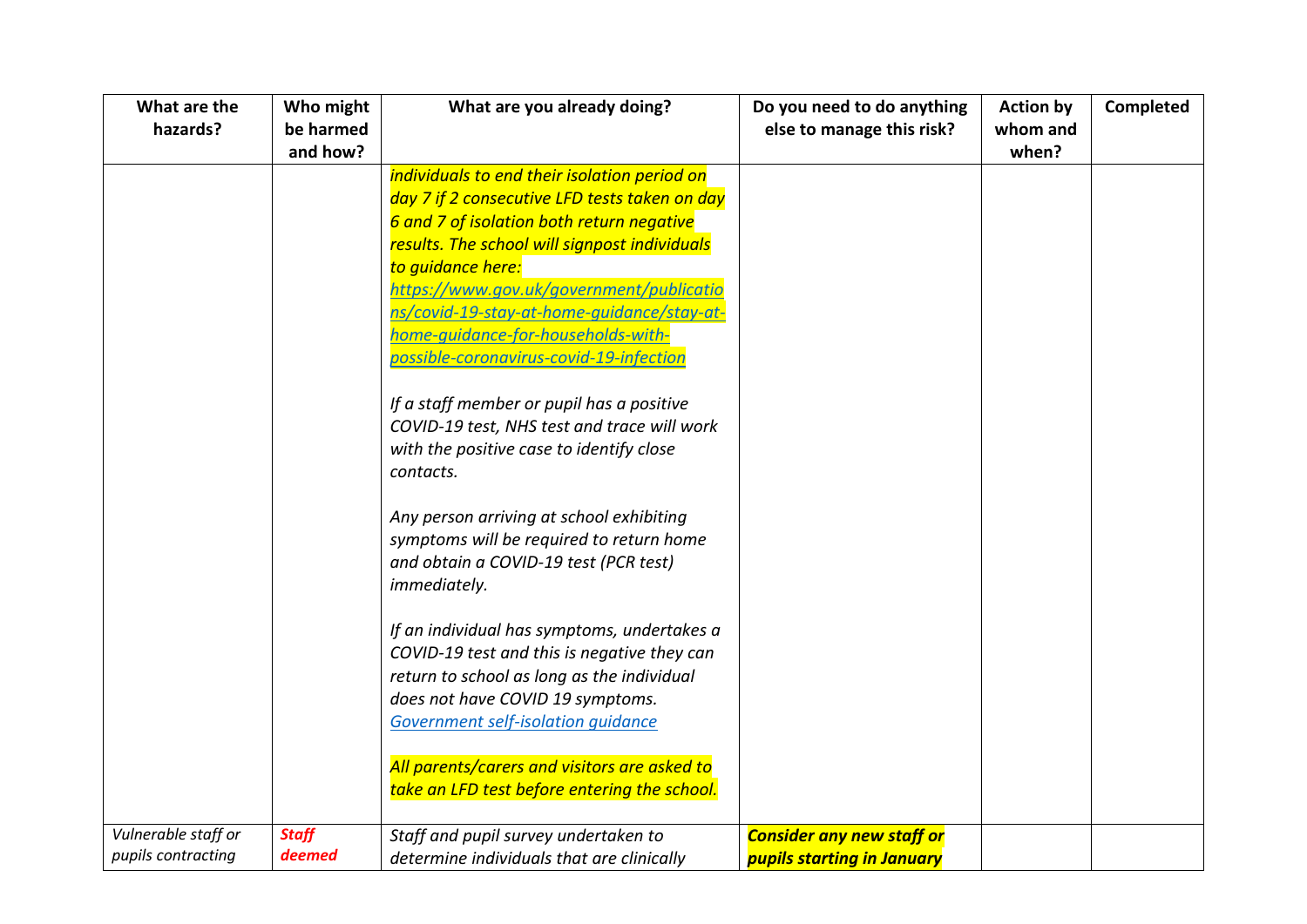| What are the<br>hazards?                               | Who might<br>be harmed<br>and how?                                                                                                                                  | What are you already doing?                                                                                                                                                                                                                                                                                                        | Do you need to do anything<br>else to manage this risk?                                                                                                                                                                                                                                                                                                                     | <b>Action by</b><br>whom and<br>when? | Completed |
|--------------------------------------------------------|---------------------------------------------------------------------------------------------------------------------------------------------------------------------|------------------------------------------------------------------------------------------------------------------------------------------------------------------------------------------------------------------------------------------------------------------------------------------------------------------------------------|-----------------------------------------------------------------------------------------------------------------------------------------------------------------------------------------------------------------------------------------------------------------------------------------------------------------------------------------------------------------------------|---------------------------------------|-----------|
| COVID-19 from being<br>in school                       | vulnerable<br>see<br>government<br>list are likely<br>to<br>experience<br>worse<br>symptoms<br>and<br><i>additional</i><br>health issues<br>if contract<br>COVID-19 | extremely vulnerable (CEV). Where CEV<br>persons are identified an individual risk<br>assessment will be put in place to provide<br>adequate controls within school.                                                                                                                                                               | 2022.<br>Where pregnancy risk<br>assessments have been<br>completed, ensure these are<br>reviewed regularly in line<br>with risks and guidance. See<br>specific guidance for<br>pregnant employees.<br>https://www.gov.uk/governm<br>ent/publications/coronavirus-<br>covid-19-advice-for-pregnant-<br>employees/coronavirus-covid-<br>19-advice-for-pregnant-<br>employees |                                       |           |
| Ineffective personal<br>hygiene measures               | <b>Pupils, staff,</b><br>visitors, and<br>the public<br>becoming<br><i>infected</i><br>with COVID-<br>19:                                                           | Frequent and thorough hand cleaning should<br>now be a regular practice.<br>Staff and pupils encouraged to follow the<br>Catch it, Bin it, kill it approach.<br>Posters are displayed by sinks to show how<br>to effectively wash hands.<br>Where pupils are to use hand sanitiser this<br>should be done under adult supervision. | <b>Detail school specific</b><br>procedures for hygiene<br>measures.<br>(Suggest NHS video for<br>handwashing)<br><b>NHS video</b>                                                                                                                                                                                                                                          |                                       |           |
| Possible<br>contamination in<br>school<br>environment. | <b>Pupils, staff,</b><br>visitors, and<br>the public<br>becoming<br><i>infected</i><br>with COVID-<br>19:                                                           | Face coverings will be worn by staff and<br>adults (including visitors) when moving<br>around in corridors and communal areas.<br>Hand sanitiser to be available at reception<br>for visitors to use on arrival before signing in.                                                                                                 | <b>Ensure adequate supply of</b><br>face coverings available for<br>use by staff and visitors.<br><b>Update communication with</b><br>school community on                                                                                                                                                                                                                   |                                       |           |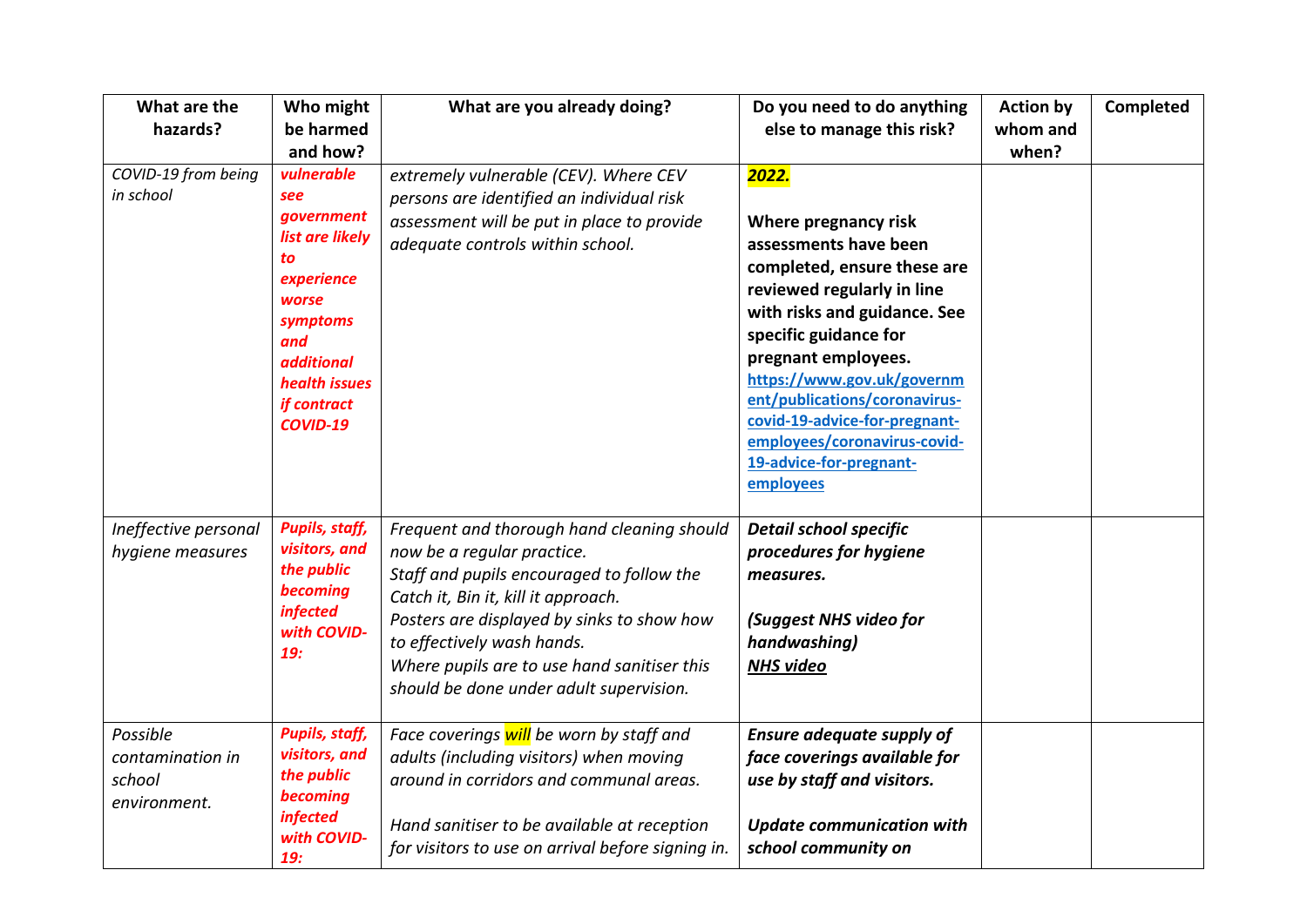| What are the<br>hazards? | Who might<br>be harmed<br>and how? | What are you already doing?                                                                                                                                                                                          | Do you need to do anything<br>else to manage this risk?                                                          | <b>Action by</b><br>whom and<br>when? | Completed |
|--------------------------|------------------------------------|----------------------------------------------------------------------------------------------------------------------------------------------------------------------------------------------------------------------|------------------------------------------------------------------------------------------------------------------|---------------------------------------|-----------|
|                          |                                    | Ventilation is to be maintained either by<br>mechanical ventilation adjusted to increase                                                                                                                             | wearing of face coverings<br>and implement signage.                                                              |                                       |           |
|                          |                                    | the ventilation rate where possible, and<br>natural ventilation (fresh air) by opening<br>windows. During occupied times, windows<br>should be opened enough to provide<br>background ventilation, during unoccupied | If staff currently share desks,<br>a cleaning regime must be<br>introduced to sanitise desks<br>between "shifts" |                                       |           |
|                          |                                    | times (during the school day) windows<br>should be fully opened.<br>Internal and external doors can be kept open                                                                                                     | If fire doors are to be kept                                                                                     |                                       |           |
|                          |                                    | to assist as this will increase ventilation.<br>Maintain an appropriate cleaning schedule.                                                                                                                           | open, this will only be done<br>when the room is occupied<br>and nominated person will                           |                                       |           |
|                          |                                    | This should include regular cleaning of areas<br>and equipment with a particular focus on<br>frequently touched surfaces.                                                                                            | be responsible for closing<br>them when leaving the area.                                                        |                                       |           |
|                          |                                    | Cleaning regimes should be clearly<br>documented to reflect times of day cleaning<br>is taking place and who is responsible for the<br>task.                                                                         |                                                                                                                  |                                       |           |
|                          |                                    | Spaces in school that are poorly ventilated<br>(i.e. no natural or mechanical ventilation)<br>have been identified as follows:                                                                                       |                                                                                                                  |                                       |           |
|                          |                                    | <b>NURTURE ROOM</b>                                                                                                                                                                                                  |                                                                                                                  |                                       |           |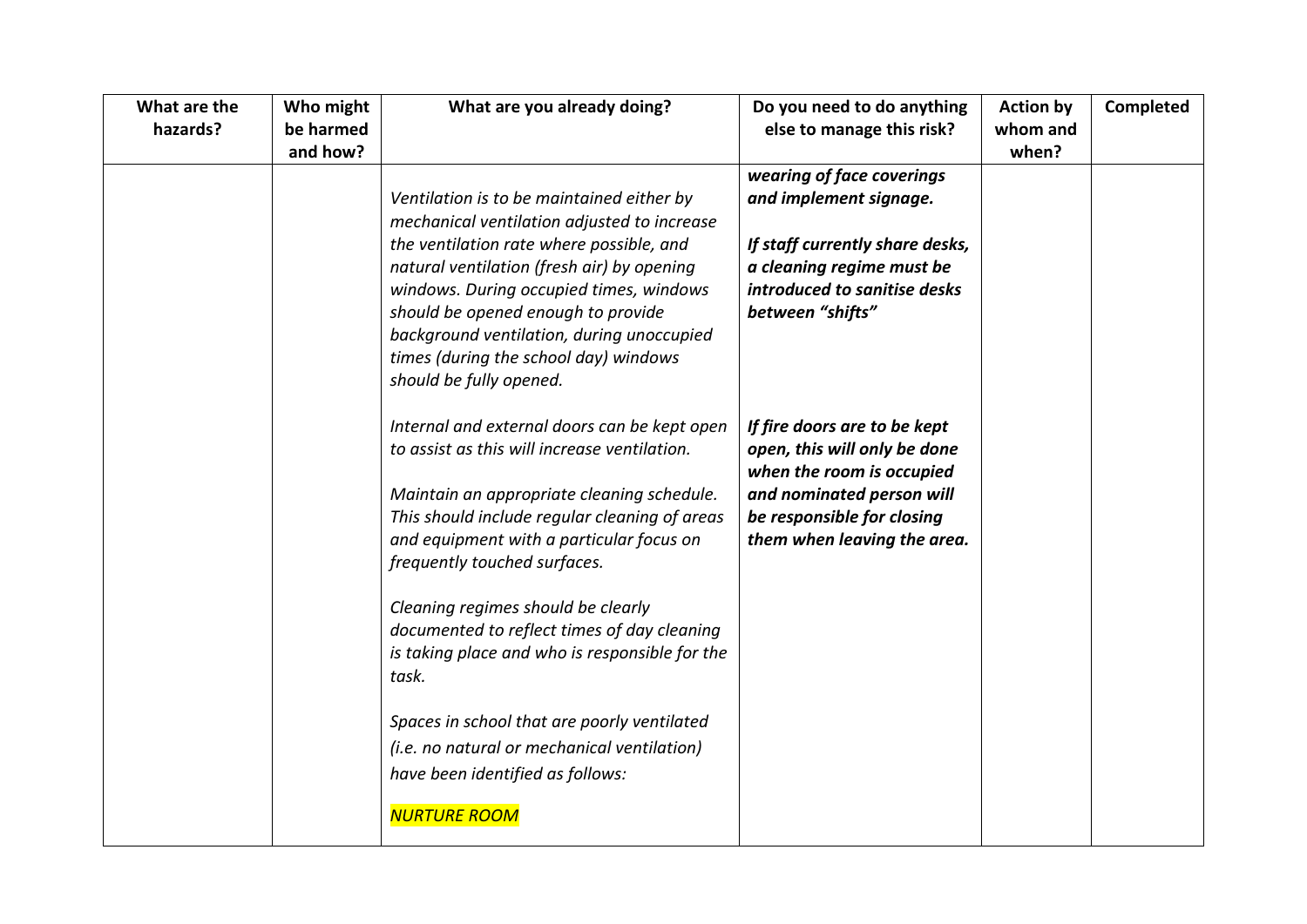| What are the<br>hazards?                                                                                                             | Who might<br>be harmed<br>and how?                                                                                                                                                                                                                                                                                                                                                                                                                                                                                                                                                                                                                                                                                                   | What are you already doing?                                                            | Do you need to do anything<br>else to manage this risk?                                                        | <b>Action by</b><br>whom and<br>when? | Completed |
|--------------------------------------------------------------------------------------------------------------------------------------|--------------------------------------------------------------------------------------------------------------------------------------------------------------------------------------------------------------------------------------------------------------------------------------------------------------------------------------------------------------------------------------------------------------------------------------------------------------------------------------------------------------------------------------------------------------------------------------------------------------------------------------------------------------------------------------------------------------------------------------|----------------------------------------------------------------------------------------|----------------------------------------------------------------------------------------------------------------|---------------------------------------|-----------|
|                                                                                                                                      | Use of these areas will be restricted as much<br>as possible. If these areas need to be used<br>for unavoidable reasons, the following<br>control measures will be implemented:<br>Social distancing (2m minimum) to be<br>strictly observed<br>CO2 monitor to be used to confirm<br>$\bullet$<br>when ventilation/air quality is poor<br>Face coverings to be worn by adults<br>The duration of the activity will be<br>restricted<br>The number of individuals present in<br>the space will be kept to the very<br>minimum (as specified on entrances<br>to the space).<br>Ventilation breaks between usage to<br>be observed<br>Any actions to improve ventilation will not<br>compromise other aspects of safety and<br>security |                                                                                        |                                                                                                                |                                       |           |
| Possible<br>contamination by<br>close contact when<br>providing first aid<br>to persons in<br>isolation room<br>awaiting collection. | <b>Pupils, staff,</b><br>visitors, and<br>the public<br>becoming<br><i>infected</i><br>with COVID-<br>19:                                                                                                                                                                                                                                                                                                                                                                                                                                                                                                                                                                                                                            | When providing first aid to persons in<br>isolation, consider wearing appropriate PPE. | <b>Consider whether</b><br>goggles/visors need to be<br>available if supporting a<br>child who is symptomatic. |                                       |           |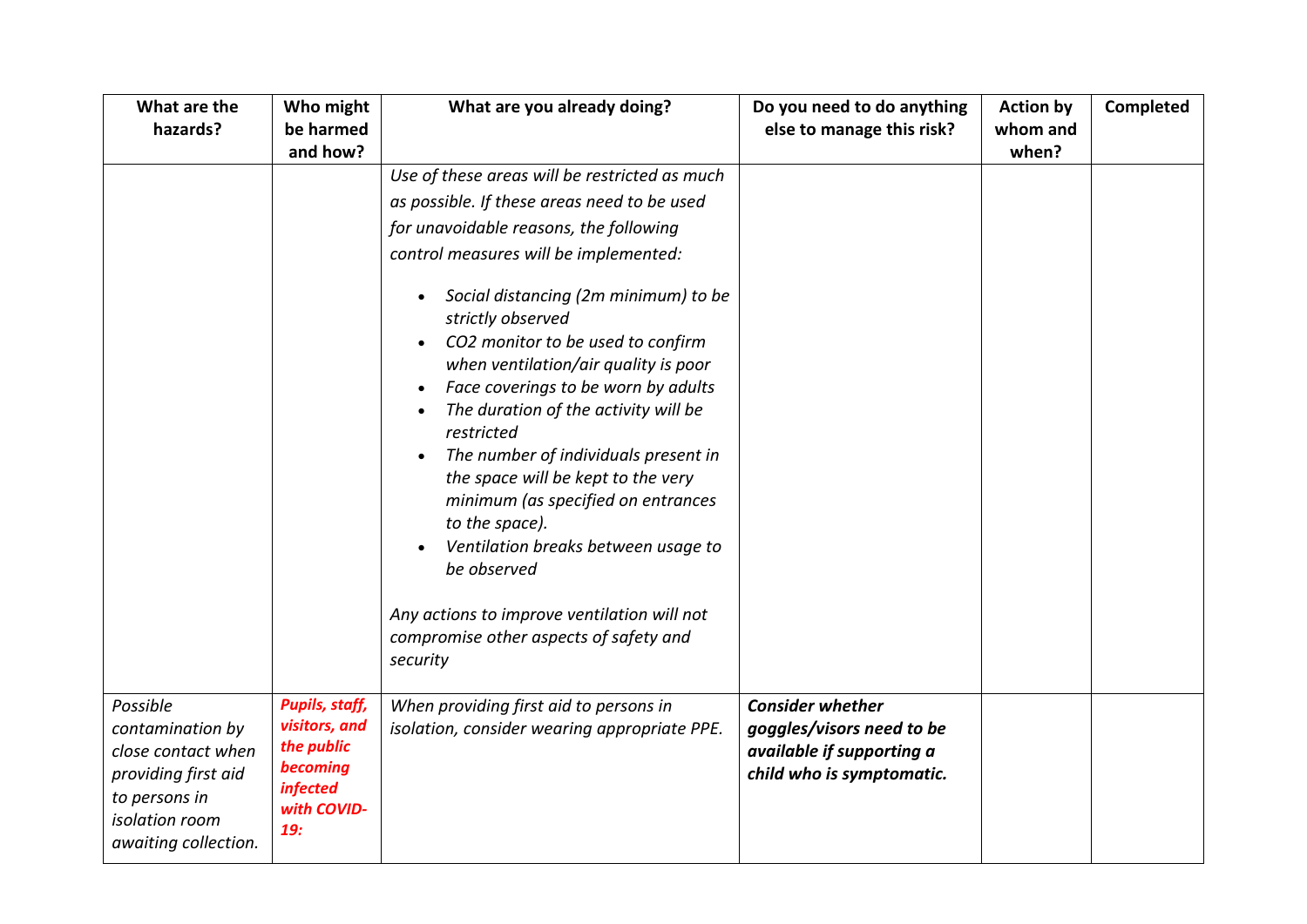| What are the<br>hazards?                                              | Who might<br>be harmed<br>and how?                                                                        | What are you already doing?                                                                                                                                                                                                                                                                                                                                                                                                                                                                                                                                                                                                                                                                                                                       | Do you need to do anything<br>else to manage this risk?                      | <b>Action by</b><br>whom and<br>when? | <b>Completed</b> |
|-----------------------------------------------------------------------|-----------------------------------------------------------------------------------------------------------|---------------------------------------------------------------------------------------------------------------------------------------------------------------------------------------------------------------------------------------------------------------------------------------------------------------------------------------------------------------------------------------------------------------------------------------------------------------------------------------------------------------------------------------------------------------------------------------------------------------------------------------------------------------------------------------------------------------------------------------------------|------------------------------------------------------------------------------|---------------------------------------|------------------|
| Possible<br>contamination from<br>a symptomatic<br>person on site     | <b>Pupils, staff,</b><br>visitors, and<br>the public<br>becoming<br><i>infected</i><br>with COVID-<br>19: | Symptomatic person should not be on site -<br>see first section.<br>Should a staff member arrive at school or<br>become symptomatic whilst at school they<br>will be required to leave site immediately, if<br>they need collecting, they will sit in a<br>dedicated room, isolated.<br>Should a pupil become symptomatic whilst<br>at school they will be isolated in a room<br>supervised by a staff member. Consider<br>wearing a fluid resistant surgical face mask,<br>disposable gloves, and apron for the<br>duration of the supervision. Parent/carer will<br>be contacted and required to collect pupil<br>asap.<br>Staff member supervising will then remove<br>and dispose of all PPE (see contaminated<br>waste) and will wash hands. | <b>Communicate information</b><br>regarding how to obtain a<br>COVID-19 test |                                       |                  |
| Insufficient or<br>inappropriate PPE<br>available or misuse<br>of PPE | <b>Pupils, staff,</b><br>visitors, and<br>the public<br>becoming<br><i>infected</i><br>with COVID-<br>19  | Disposable gloves, aprons, goggles/visors,<br>and masks are available for use as identified<br>required.                                                                                                                                                                                                                                                                                                                                                                                                                                                                                                                                                                                                                                          | (Suggest WHO video for<br>masks)<br><b>WHO</b> video                         |                                       |                  |
| Ineffective<br>management of<br>potentially                           | <b>Pupils, staff,</b><br>visitors, and<br>the public                                                      | Standard waste will continue to be managed<br>in line with existing arrangements.<br>Any waste that is considered to be                                                                                                                                                                                                                                                                                                                                                                                                                                                                                                                                                                                                                           | Define secure area.                                                          |                                       |                  |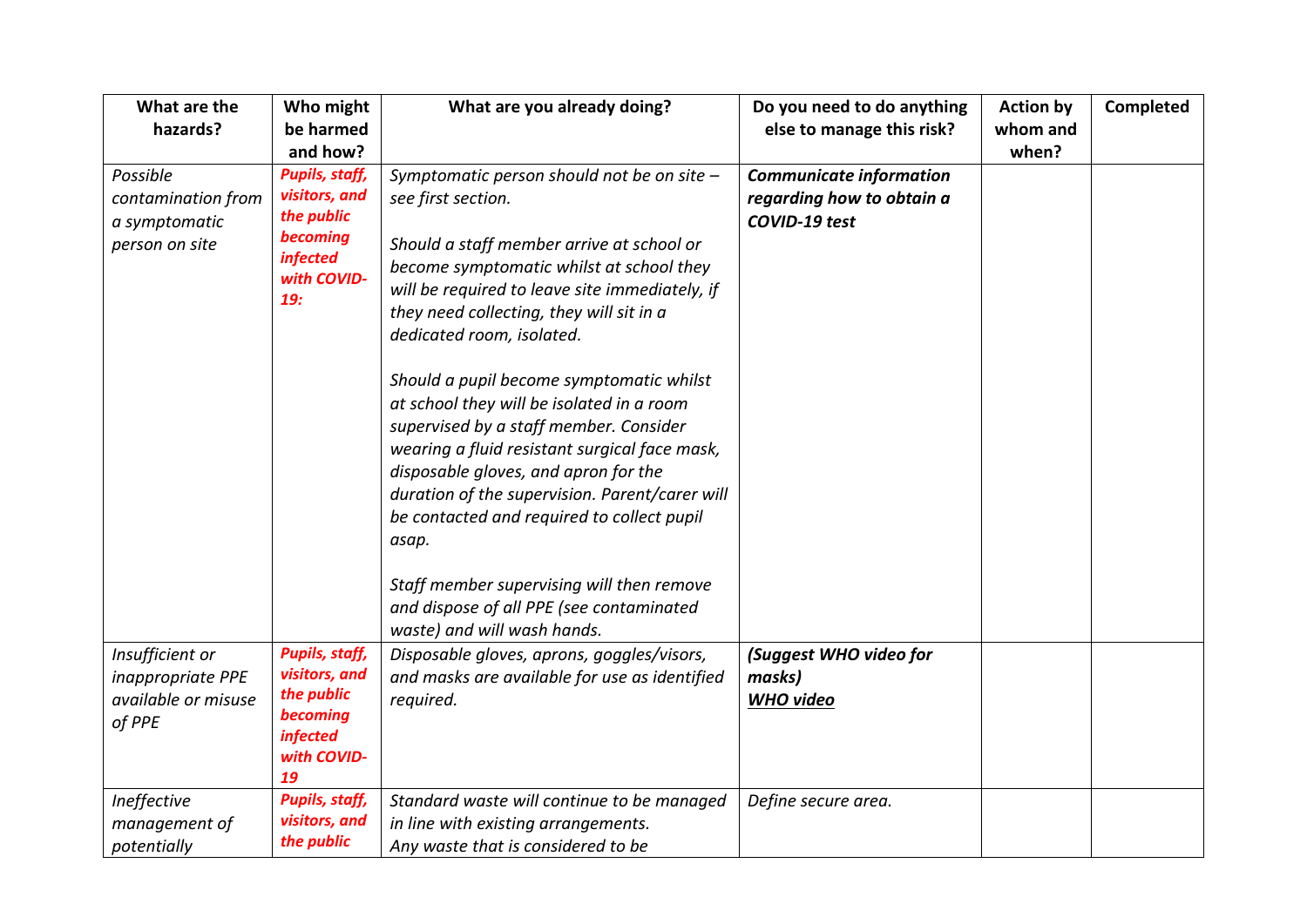| What are the<br>hazards?                            | Who might<br>be harmed<br>and how?                                                                       |                                                                                                                                                                                                                                                                                                                                                                                                                                   | What are you already doing? |                | <b>Action by</b><br>whom and<br>when? | <b>Completed</b>         |
|-----------------------------------------------------|----------------------------------------------------------------------------------------------------------|-----------------------------------------------------------------------------------------------------------------------------------------------------------------------------------------------------------------------------------------------------------------------------------------------------------------------------------------------------------------------------------------------------------------------------------|-----------------------------|----------------|---------------------------------------|--------------------------|
| contaminated<br>waste                               | becoming<br><i>infected</i><br>with COVID-<br>19                                                         | potentially infected/contaminated will be<br>double bagged before placing immediately in<br>a secure area for 72 hours prior to placing in<br>bins; this will include any used PPE and any<br>used tissues by persons who are unwell and<br>awaiting collection.                                                                                                                                                                  |                             |                |                                       |                          |
| Use of third-party<br>facilities                    | <b>Pupils, staff,</b><br>visitors, and<br>the public<br>becoming<br><i>infected</i><br>with COVID-<br>19 | Full and thorough risk assessment for all<br>educational trips and visits to be undertaken<br>ensuring that any public health advice, such<br>as hygiene and ventilation requirements are<br>included as part of that risk assessment.<br>Checks in place to ensure that any new<br><b>bookings have adequate financial protection</b><br>in place.<br>RPA contacted to assess the protection for<br>each trip that is available. |                             |                |                                       |                          |
| Signature of Senior Leadership Team: $J$ $Robínson$ |                                                                                                          |                                                                                                                                                                                                                                                                                                                                                                                                                                   |                             | Date: 11.01.22 |                                       |                          |
| Date review required:                               |                                                                                                          | Date review required:                                                                                                                                                                                                                                                                                                                                                                                                             | Date review required:       |                |                                       | Date review<br>required: |

| <b>Consultation method</b> | Who has risk assessment | Dates of     | Issues identified and any | Action to be  | <b>Action completed</b> |
|----------------------------|-------------------------|--------------|---------------------------|---------------|-------------------------|
| (Mtgs, email,              | been consulted with:    | consultation | action required:          | completed by: | date:                   |
| telephone)                 | Trust/HT/SLT/Teaching   | process:     |                           |               |                         |
|                            | staff/Support           |              |                           |               |                         |